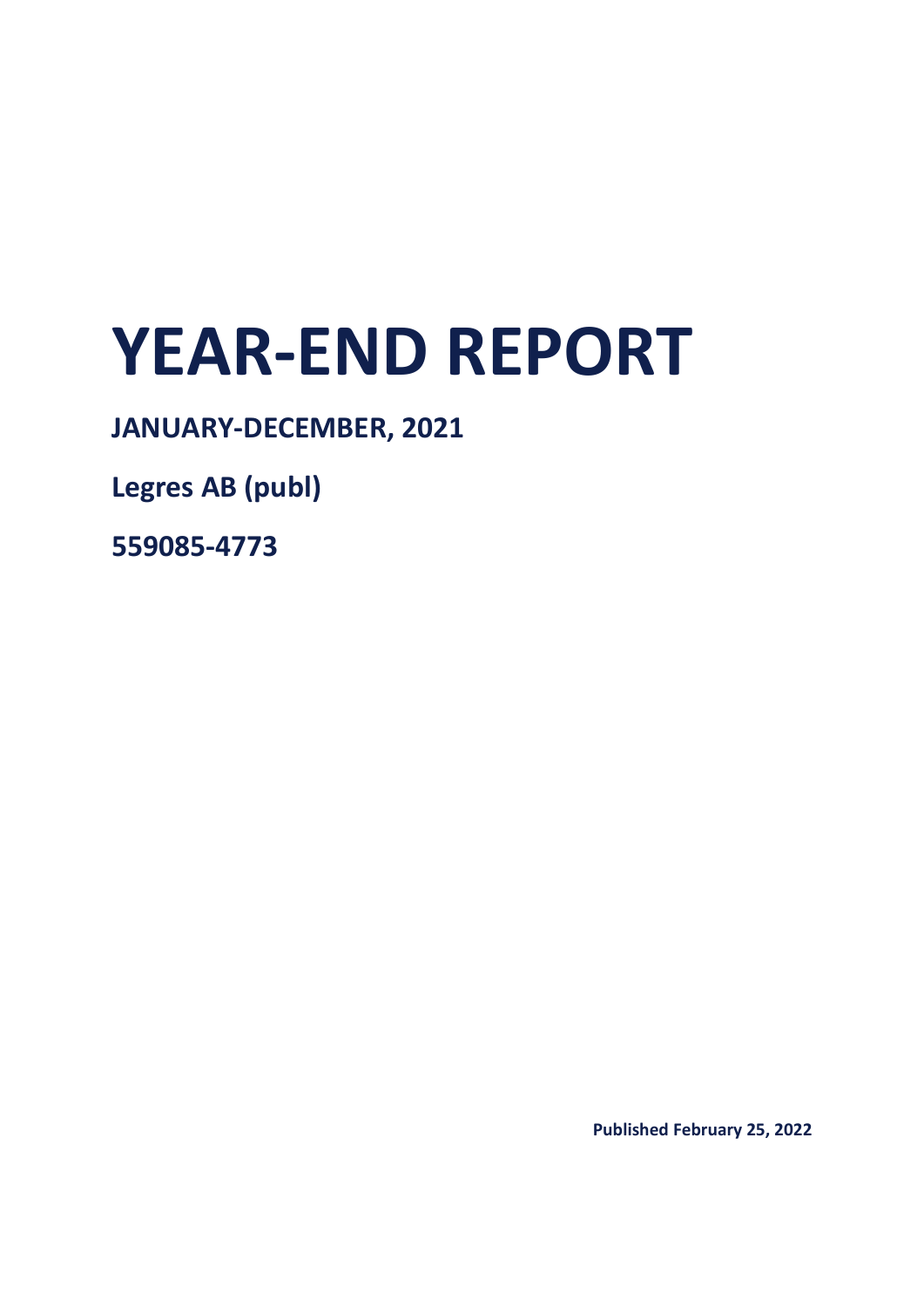# **YEAR-END REPORT 2021**

#### **OCTOBER – DECEMBER 2021**

- Net sales amounted to SEK 189.8 million (181.7)
- Operating result amounted to SEK 24.3 million (29.9)
- Net result amounted to SEK -9.1 million (13.6)
- Comprehensive income for the period amounted to -6.0 million (11.1)
- Cash flow from operating activities amounted to SEK 12.9 million (34.9)

#### **JANUARY – DECEMBER 2021**

- Net sales amounted to SEK 701.3 million (728.8)
- Operating result amounted to SEK 34.4 million (78.7)
- Net result amounted to SEK -39.1 million (17.7)
- Comprehensive income for the period amounted to -23.8 million (2.1)
- Cash flow from operating activities amounted to SEK 19.5 million (77.5)

#### **SIGNIFICANT EVENTS DURING THE REPORTING PERIOD**

- On 1 October 2020, new legislation was introduced in Norway. which has reduced debt collection revenues throughout 2021.
- The pandemic has also in 2021 had a major negative impact on operations.
- On October 1, 2020, the agreement with Telia Company regarding ledger administration and customer service ended, which affects both sales and operating profit throughout this year.
- At the beginning of January 2021, the company conducted a written process with the bond owners to renegotiate the terms and conditions of the secured bond. The process ended on January 28 with new terms and conditions for the bond. For further information see www.sergel.com/investorrelations/.
- During the second quarter of 2021, an amortization of SEK 110 million was made on the bond in accordance with the new bond terms. After the amortization, the nominal amount of the bond amounts to SEK 440 million. In connection with the renegotiation, a shareholder contribution of SEK 25 million has also been received.

| <b>KEY FIGURES</b>           | <b>OCTOBER-</b> | <b>OCTOBER-</b> | <b>JANUARY-</b> | <b>JANUARY-</b> |
|------------------------------|-----------------|-----------------|-----------------|-----------------|
| (SEK million)                | <b>DECEMBER</b> | <b>DECEMBER</b> | <b>DECEMBER</b> | <b>DECEMBER</b> |
|                              | 2021            | 2020            | 2021            | 2020            |
| Net sales                    | 189.8           | 181.7           | 701.3           | 728.8           |
| <b>EBITDA</b>                | 41.0            | 44.5            | 100.0           | 136.3           |
| <b>Adjusted EBITDA</b>       | 39.7            | 39.7            | 84.0            | 117.1           |
| Operating result             | 24.3            | 29.9            | 34.4            | 78.7            |
| Net result                   | $-9.1$          | 13.6            | $-39.1$         | 17.7            |
| Cash flow from operating     |                 |                 |                 |                 |
| activities                   | 12.9            | 34.9            | 19.5            | 77.5            |
| Interest coverage ratio      | 2.56x           | 3.28x           | 2.56x           | 3.28x           |
| Net interest-bearing debt to |                 |                 |                 |                 |
| <b>EBITDA</b>                | 4.41x           | 3.30x           | 4.41x           | 3.30x           |
| Cash and cash equivalents    | 99.1            | 200.9           | 99.1            | 200.9           |

*See side 17 for key figures definitions*

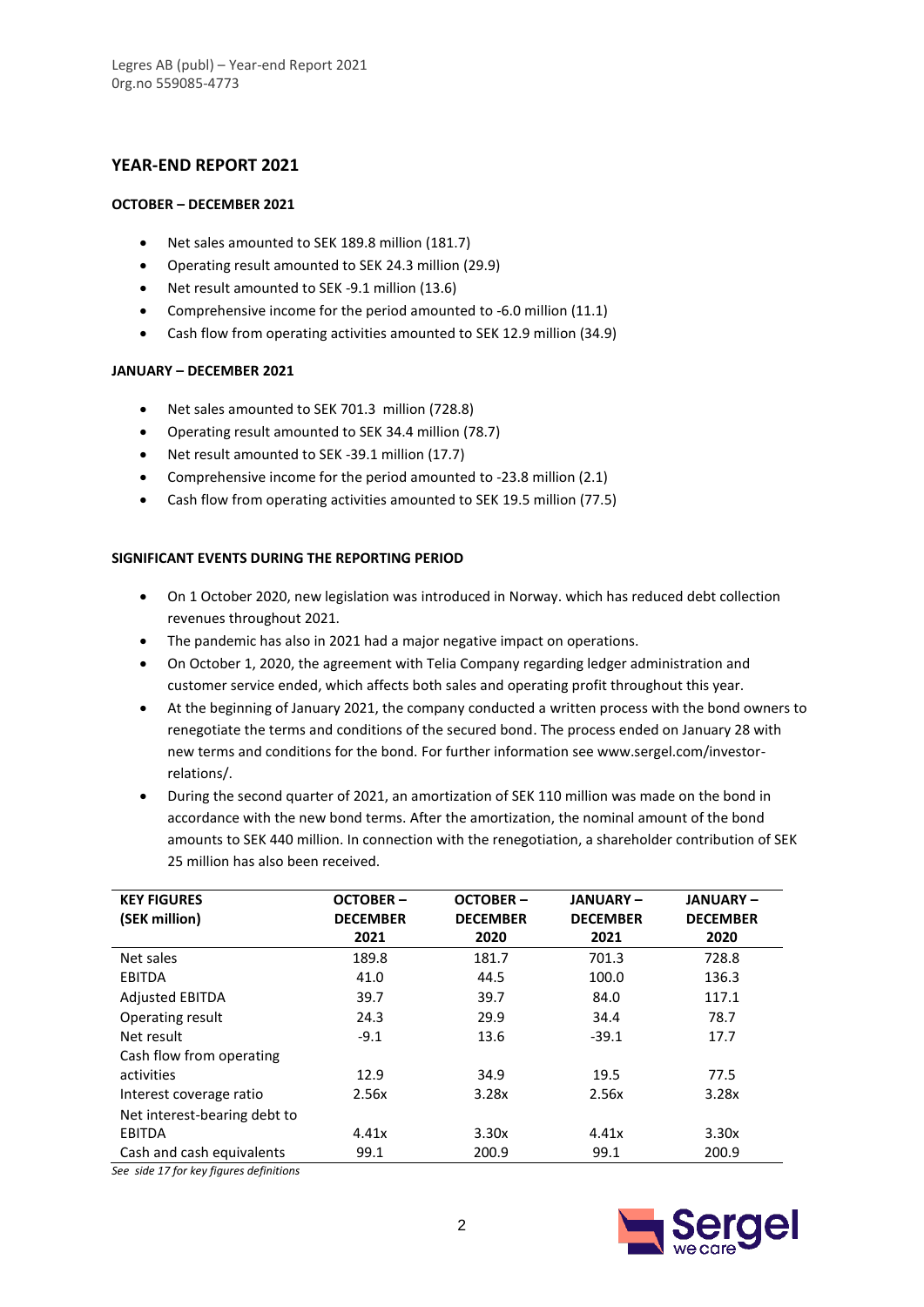#### **SIGNIFICANT EVENTS AFTER THE REPORTING PERIOD**

No significant event has occurred after the reporting period.

#### **ABOUT LEGRES AB (publ)**

Legres AB (publ) is the parent company of the Sergel companies in the Nordic region. These were acquired in June 2017 from Telia Company. The Sergel companies a has approximately 330 employees and consist of Sergel Kredittjänster AB in Sweden. Sergel Oy in Finland. Sergel Norge AS in Norway and Sergel A/S in Denmark. The Sergel companies market services within credit scoring. account receivables. debt collection and payment- and message services (Connect).

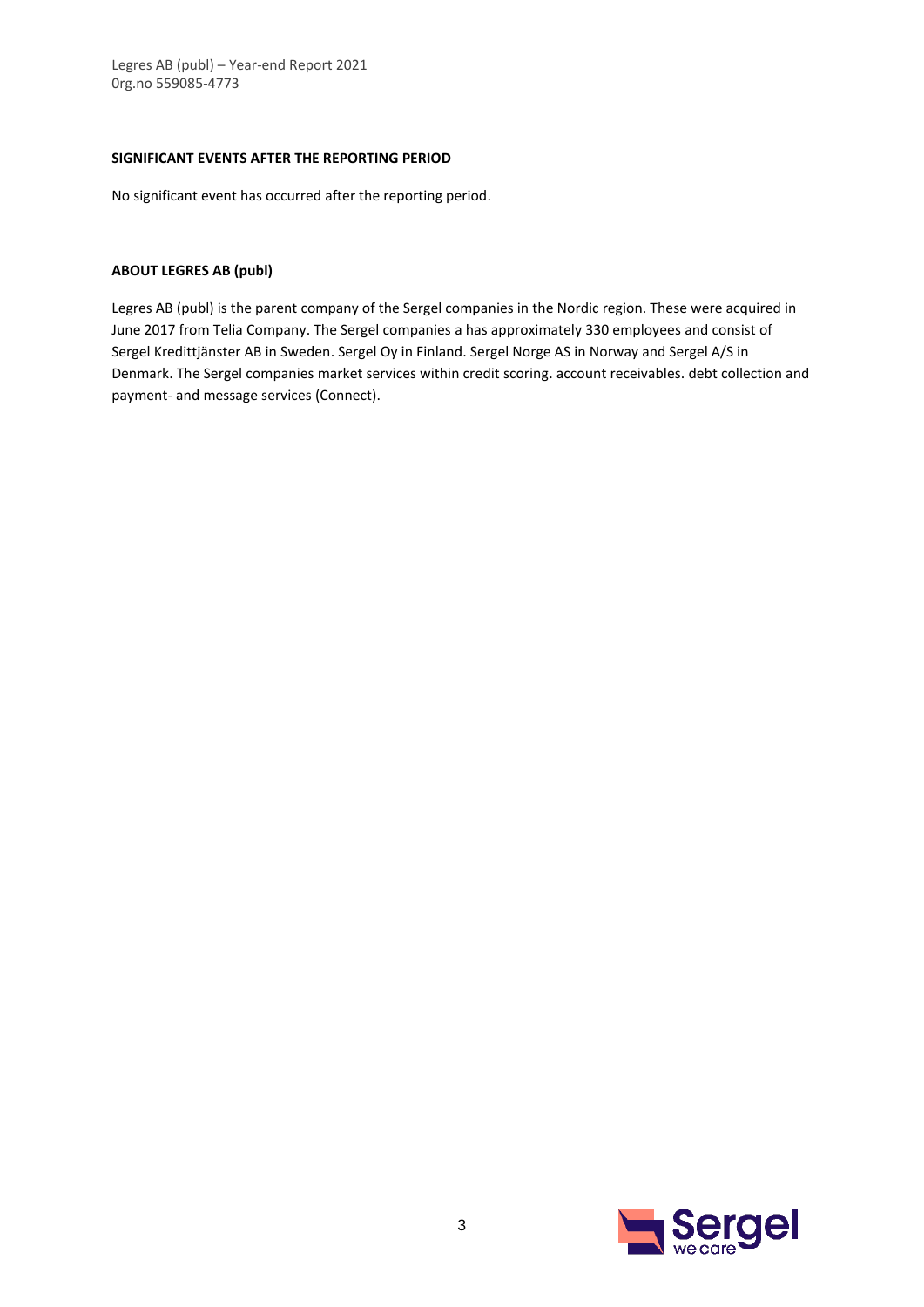# CEO's comments

The Sergel Group ended the year strong with stable organic growth during the fourth quarter. Sales increase to SEK 189.8 million (181.7, Q4 2020), which is primarily due to a strong development in the Swedish and Finnish companies. It is the digital messaging services within the Connect business area in Sweden that show the strongest growth both during the quarter (59 percent) and the full year (56 percent). The debt collection business in Sweden is also developing very well and we can enjoy a doubling of the result (EBITDA) for each individual quarter in 2021. As I said, Sergel Oy is doing well, which is largely due to the fact that we adjusted our commission levels together as a customer. In addition, our investments in IT systems lead to more efficient debt collection management, which has a positive impact on costs in Finland.

If the successes in Sweden and Finland are primarily revenue-driven, Norway and Denmark have compensated for a weaker revenue development with very good cost control and efficient progress of the operations.

Operating profit for the fourth quarter amounts to SEK 24.3 million (29.9). The decrease is primarily due to increased operator costs in the Connect business area and costs from the development of the new core system. Both revenue and earnings development during the full year continue to be negatively affected by the Norwegian law change that came into force on 1 October 2020, as well as by effects arising from the pandemic.

During the quarter, vision and strategy work was initiated will permeate the entire Sergel Group and which will form the basis for the company's future business model and service offering. Sergel's services will be developed into more powerful strategic tools that our customers can use to optimize their financial situation in both the short and long term. Greater emphasis is also placed on giving end customers, debtors, better opportunities to influence their financial situation. Through this work, our services will climb higher in the value chain of customers. I will tell more in future reports about how this work is progressing.

There are several factors that speak for good market prospects in the future. One example is that the increased digitalization of society is leading to more and more automated services, a development that we believe will continue to benefit our Connect business area. Another example is that a gradual easing of the pandemic restrictions is expected to lead to better conditions for trade and thus a boost for many of our customers in the Nordic region.

In conclusion, I would like to take this opportunity to thank all employees for their extraordinary efforts during another pandemic year. Thanks to your good attitude and adaptability, you have, despite changing conditions, continued to deliver high quality to our customers and end customers.

/Isak Åsbrink

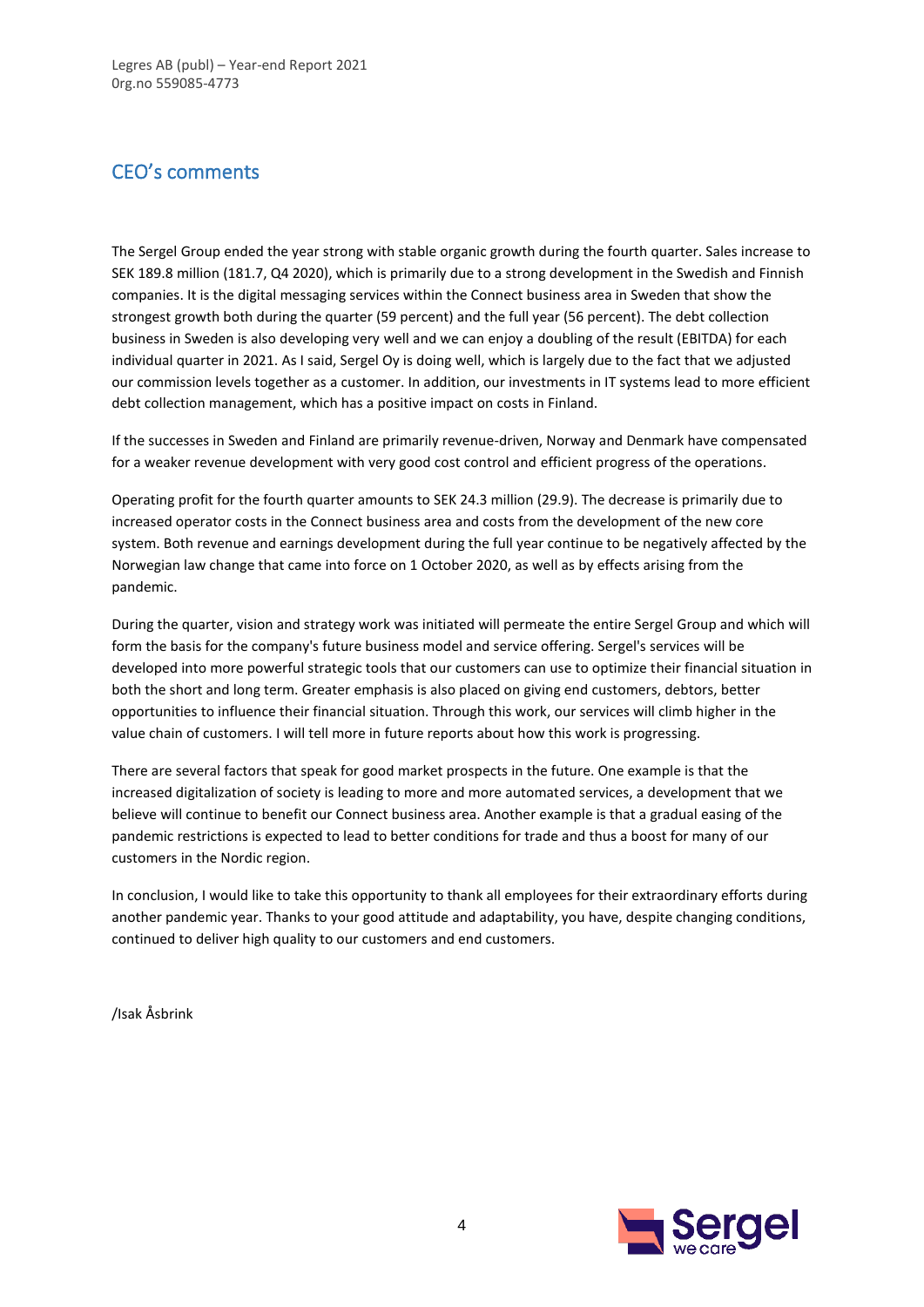# **GROUP FINANCIALS**

| <b>FINANCIAL OVERVIEW</b><br>(SEK million) | <b>OCTOBER -</b><br><b>DECEMBER</b> | <b>OCTOBER -</b><br><b>DECEMBER</b> | <b>JANUARY -</b><br><b>DECEMBER</b> | <b>JANUARY -</b><br><b>DECEMBER</b> |
|--------------------------------------------|-------------------------------------|-------------------------------------|-------------------------------------|-------------------------------------|
|                                            | 2021                                | 2020                                | 2021                                | 2020                                |
| Net sales                                  | 189.8                               | 181.7                               | 701.3                               | 728.8                               |
| EBITDA                                     | 41.0                                | 44.5                                | 100.0                               | 136.3                               |
| <b>Adjusted EBITDA</b>                     | 39.7                                | 39.7                                | 84.0                                | 117.1                               |
| Operating result                           | 24.3                                | 29.9                                | 34.4                                | 78.7                                |
| Financial net                              | $-16.7$                             | $-11.0$                             | $-64.3$                             | $-54.0$                             |
| Tax                                        | $-16.7$                             | $-5.3$                              | $-9.2$                              | $-7.0$                              |
| Net result                                 | $-9.1$                              | 13.6                                | $-39.1$                             | 17.7                                |
| Average number of employees                | 329                                 | 365                                 | 329                                 | 365                                 |

#### **INCOME AND EARNINGS**

The Group's net sales during the fourth quarter amounted to SEK 189.8 million (181.7). which is an increase of 4.5% compared with the same quarter in 2020. The increase is due to a large increase in the Connect business area deal but is offset by lower revenues in other business areas. Operating profit for the fourth quarter amounted to SEK 24.3 million (29.9). a decrease of 18.7%. The decrease is mainly due to increased direct costs linked to the Connect and increased IT costs that have arisen for the new core system. However. offset by lower consulting and personnel costs. IFRS 16 has affected operating profit by SEK 5.2 million (4.8).

For the full year. sales amounted to SEK 701.3 million (728.8). which is a decrease of 4 % and is mainly due to reduced revenues in accounts receivable management as a result of the terminated agreement with Telia. On the other hand. the decrease is offset by the fact that Connect has increased significantly during the year. Operating profit for the full year amounted to SEK 34.4 million (78.7). which is a decrease of 56% and is mainly due to reduced revenues. increased costs for Connect and increased IT costs. while consulting and personnel costs decreased significantly during the year. IFRS 16 has affected operating profit for the full year by SEK 20.0 million (19.2).

#### **FINANCIAL NET**

The Group's net financial items during the fourth quarter amounted to SEK -16.7 million (-11.0). of which financial costs for bond financing amounted to SEK -16.5 million (-9.4) and for shareholder loans SEK -3.1 million (-3.0). The increase compared with the previous year is mainly due to accrued transaction costs that arose in connection with the renegotiation of the bond loan. IFRS 16 has affected net financial items by SEK - 0.1 million (-1.7).

Net financial items for the full year amounted to SEK -64.3 million (-54.0). of which financial costs for bond financing amount to SEK -42.9 million (-39,7) and for the shareholder loan SEK -12.5 million (-11.7). The increase is just as during the quarter due to increased costs that arose in connection with renegotiation of bonds. IFRS 16 affected net financial items for the full year by SEK -5.2 million (-6.7).

The interest rate on the bond is variable with a base of three months STIBOR plus a margin of 7.00 percent per year. Coupon is paid quarterly. The bond matures on July 9, 2022, after which the debt has been reclassified to current liabilities. However, the expectation is to issue a new bond in connection with the current bond maturing. The interest on the shareholder loan must be paid on the day following the full redemption of the bond.

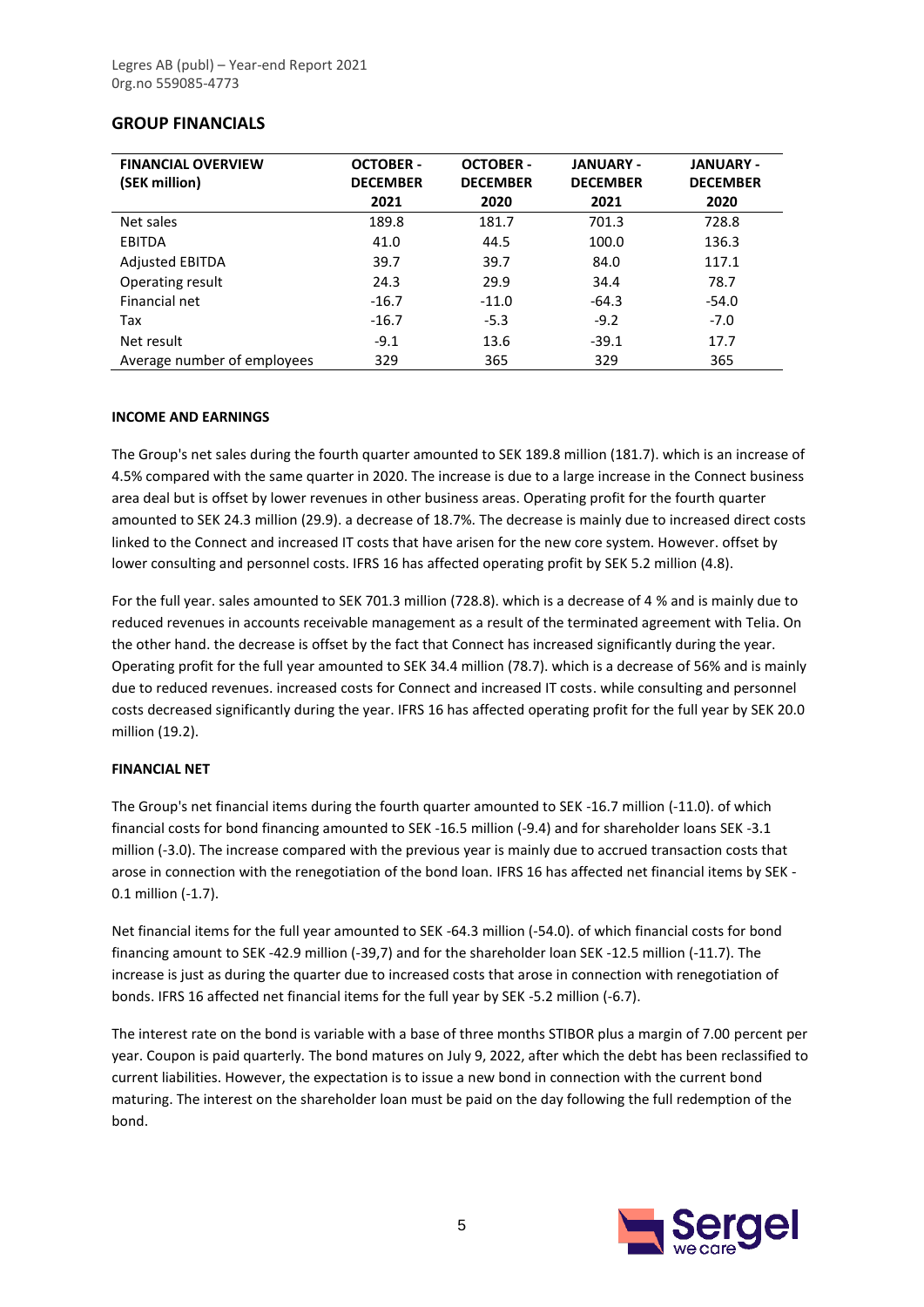#### **TAX**

The Group's tax expense during the fourth quarter amounted to SEK -16.7 million (-5.3) and consists of current tax of SEK -3.6 million (-0.9) and deferred tax of SEK -13.1 million (-4.4). This is mainly due to a re-taxation of the previous year's earnings booked during the fourth quarter.

For the full year. the tax expense amounts to SEK -9.2 million (-7.0) and consisted of current tax of SEK -12.0 million (-16.4) and deferred tax of SEK 2.8 million (9.4).

#### **NUMBER OF EMPLOYEES**

The average number of employees has decreased by 36 during the year. This is primarily due to the fact that the companies worked with cost savings and that the new core system contributed to efficiencies.

#### **CASH FLOW AND FINANCIAL POSITION**

| (SEK million)                       | <b>OCTOBER-</b><br><b>DECEMBER</b><br>2021 | <b>OCTOBER-</b><br><b>DECEMBER</b><br>2020 | <b>JANUARY-</b><br><b>DECEMBER</b><br>2021 | <b>JANUARY-</b><br><b>DECEMBER</b><br>2020 |
|-------------------------------------|--------------------------------------------|--------------------------------------------|--------------------------------------------|--------------------------------------------|
| Cash flow from operating activities | 12.9                                       | 34.9                                       | 19.5                                       | 77.5                                       |
| Cash flow from investing activities | $-9.1$                                     | $-17.4$                                    | $-48.5$                                    | -48.6                                      |
| Cash flow from financing activities | 5.0                                        | $-0.2$                                     | $-77.0$                                    | $-6.5$                                     |
| Cash flow for the period            | 8.8                                        | 17.3                                       | $-106.0$                                   | 22.4                                       |

The decrease in cash flow for the period compared with the previous year is mainly a result of a reduced operating profit and a negative development in the change in working capital, to some extent offset by lower investments in the IT platform and loans.

The decrease in full-year cash flow compared with the previous year is mainly a result of a reduced operating profit and a negative development in the change in working capital, as well as amortization of the Bond (SEK - 110 million).

#### **FINANCIAL POSITION**

| (SEK million)              | <b>31 DEC 2021</b> | 31 DEC 2020 |
|----------------------------|--------------------|-------------|
| Non-current assets         | 749.4              | 771.7       |
| Current assets             | 324.4              | 392.2       |
| Equity                     | 62.1               | 60.9        |
| Non-current liabilities    | 325.4              | 881.9       |
| <b>Current liabilities</b> | 686.3              | 221 1       |

Non-current assets decreased slightly compared with the previous year, which is due to higher depreciation than investments during the year.

The reduction in long-term liabilities is primarily due to the bond loan being reclassified to current liabilities as it matures on 9 July 2022, but also lower provisions for pension liabilities, reduced leasing liabilities and reduced deferred tax liabilities. This is somewhat offset by the fact that subordinated loans increase as the interest rate is capitalized.

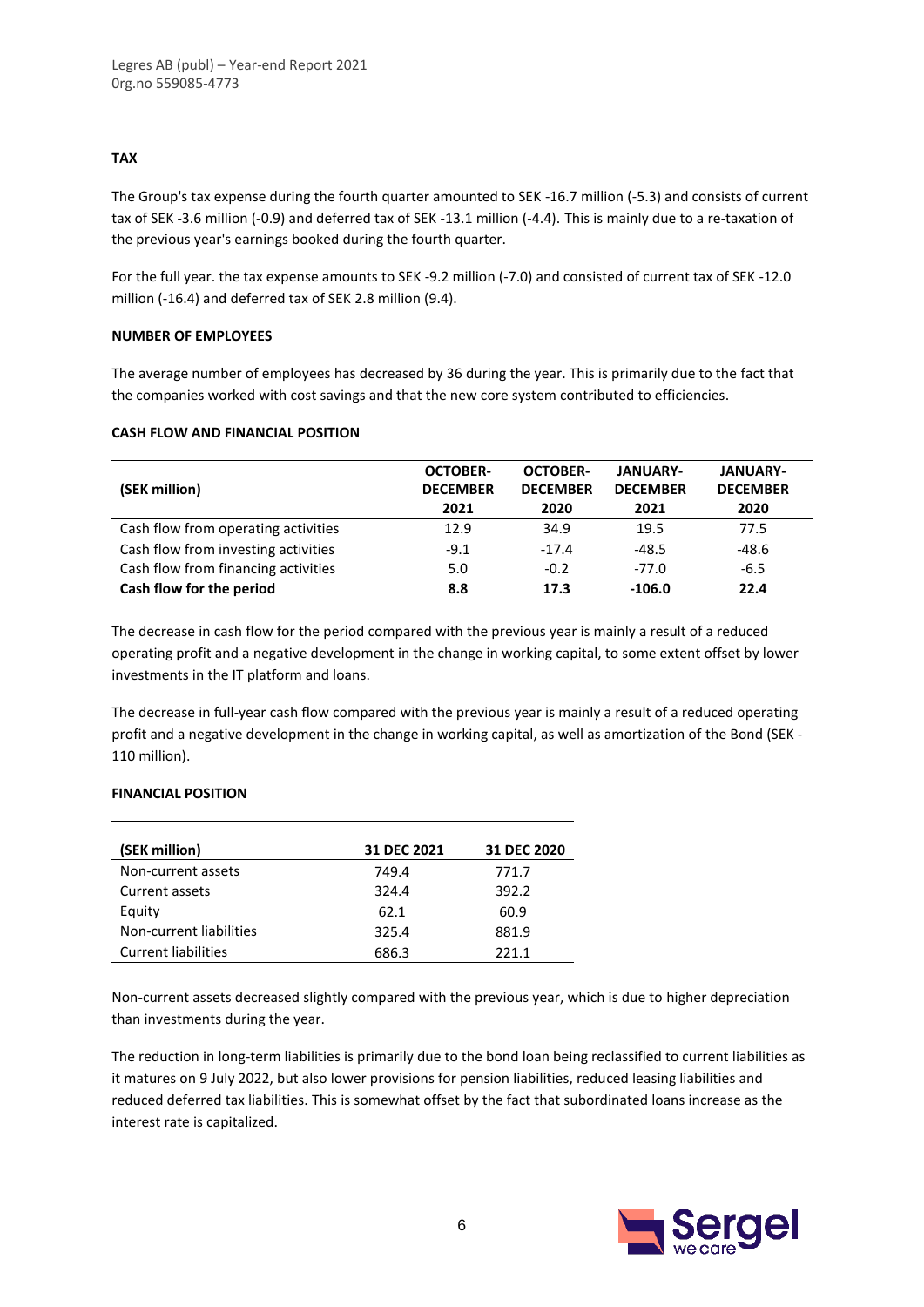Current liabilities have increased compared with the previous year, which is primarily related to the fact that the bond loan, which was repaid with SEK 110 million in 2021, is now classified as current liabilities but also due to higher accounts payable.

# **OTHER FINANCIAL INDICATORS (not defined by IFRS)**

**Interest Coverage Ratio** is included in the maintenance test that. according to the Bond terms and conditions. shall be reported on quarterly basis. The interest coverage ratio must exceed 2.00x.

| <b>INTEREST COVERAGE RATIO</b><br>(SEK million) | 31 DEC 2021 | 31 DEC 2020 |
|-------------------------------------------------|-------------|-------------|
| Justerad EBITDA över senaste toly månader       | 84.0        | 117.1       |
| Nettofinansavgifter över senaste tolv månader   | 32.8        | 35.7        |
| Räntetäckningsgrad                              | 2.56x       | 3.28x       |

**Net Interest-Bearing Debt to EBITDA** is included in the maintenance test that. according to the Bond terms and conditions. shall be reported on quarterly basis. The indicator must not exceed 5.50x (per 31 Dec 2021). Net interest-bearing debt does not include debt relating to obligations to pay future leasing fees according to IFRS 16. in accordance with the terms and conditions of the bond.

| NET INTEREST BEARING DEBT TO EBITDA<br>(SEK million) | 31 DEC 2021 | 31 DEC 2020 |
|------------------------------------------------------|-------------|-------------|
| Net interest-bearing debt                            | 370.7       | 386.9       |
| Adjusted EBITDA on rolling twelve months             | 84.0        | 117.1       |
| Net interest-bearing debt to EBITDA                  | 4.41x       | 3.30x       |

**Cash and cash equivalents** are included in the maintenance test that. according to the Bond terms and conditions. shall be reported on quarterly basis. Cash and cash equivalents must amount to at least SEK 20.0 million. Cash and cash equivalents amounted to SEK 99.1 million per 31 December 2021 (SEK 200.9 million per 31 December 2020).

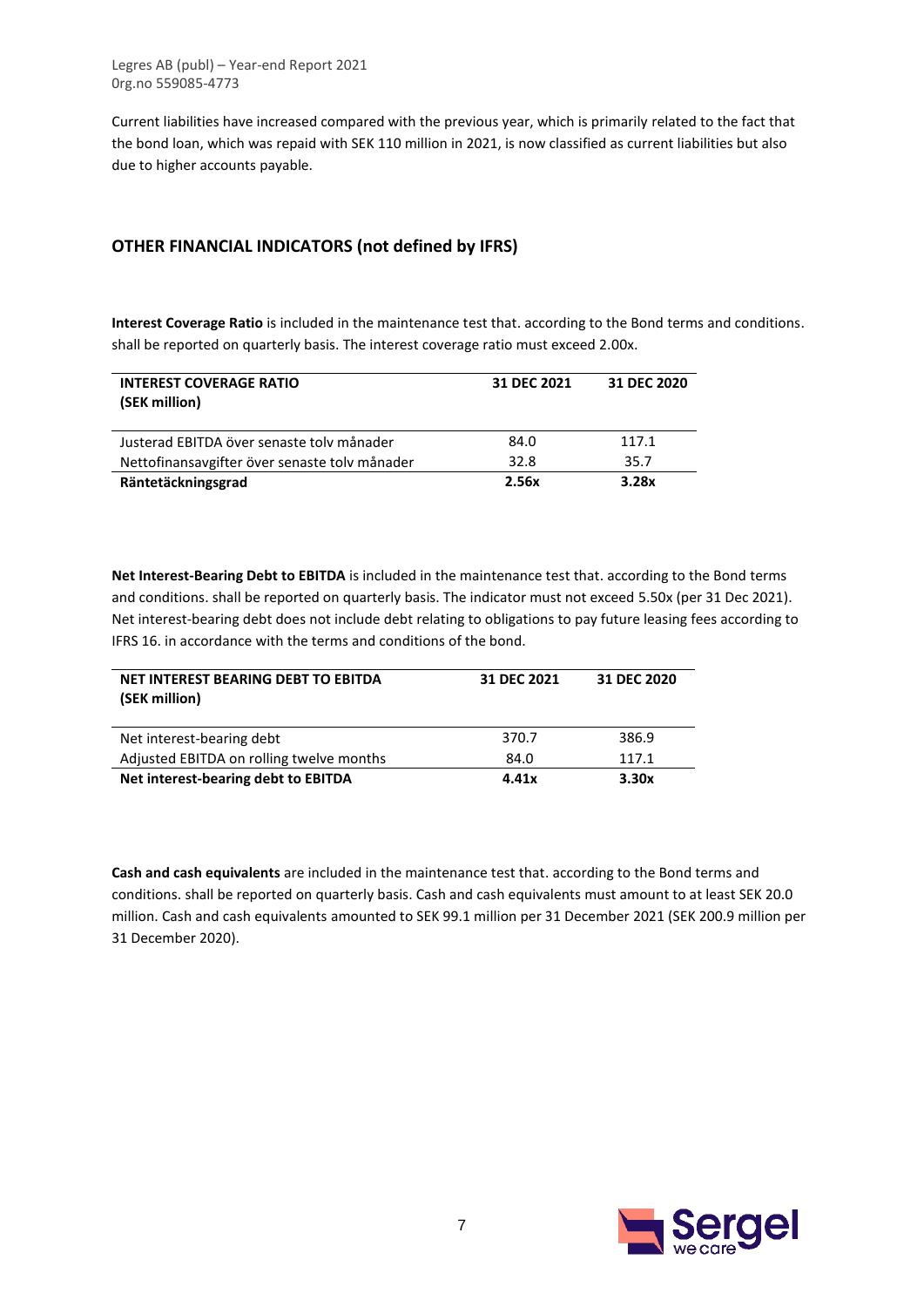# **PUBLICATION OF FINANCIAL INFORMATION**

Interim reports and other financial information are available at Legres AB (publ) website at [www.sergel.com.](http://www.sergel.com/)

The interim report for the first quarter 2022 will be published on May 27, 2022 The interim report for the second quarter 2022 will be published on August 26, 2022 The interim report for the third quarter 2022 will be published on November 25, 2022

The Board of Directors provide their assurance that this Interim report provides an accurate overview of the operations of the Parent Company and the Group and that it also describes the principal risks faced by the Parent Company and the Group.

Stockholm February 25, 2022

Ewa Glennow Per Örtlund *Chairman of the Board Board Member*

Isak Åsbrink *Board Member, Chief Executive Officer*

The Year-end report has not been audited by the Group´s auditors.

**CONTACT DETAILS**

Isak Åsbrink, CEO +46 70 444 00 47 isak.asbrink@sergel.com

**LEGRES AB (publ)** Corporate ID no. 559085-4773

Adolf Fredriks Kyrkogata 8 Box 26134 SE-111 37 Stockholm. Sverige

[www.sergel.com](http://www.sergel.com/) Tel: +46 (0)10-495 10 00

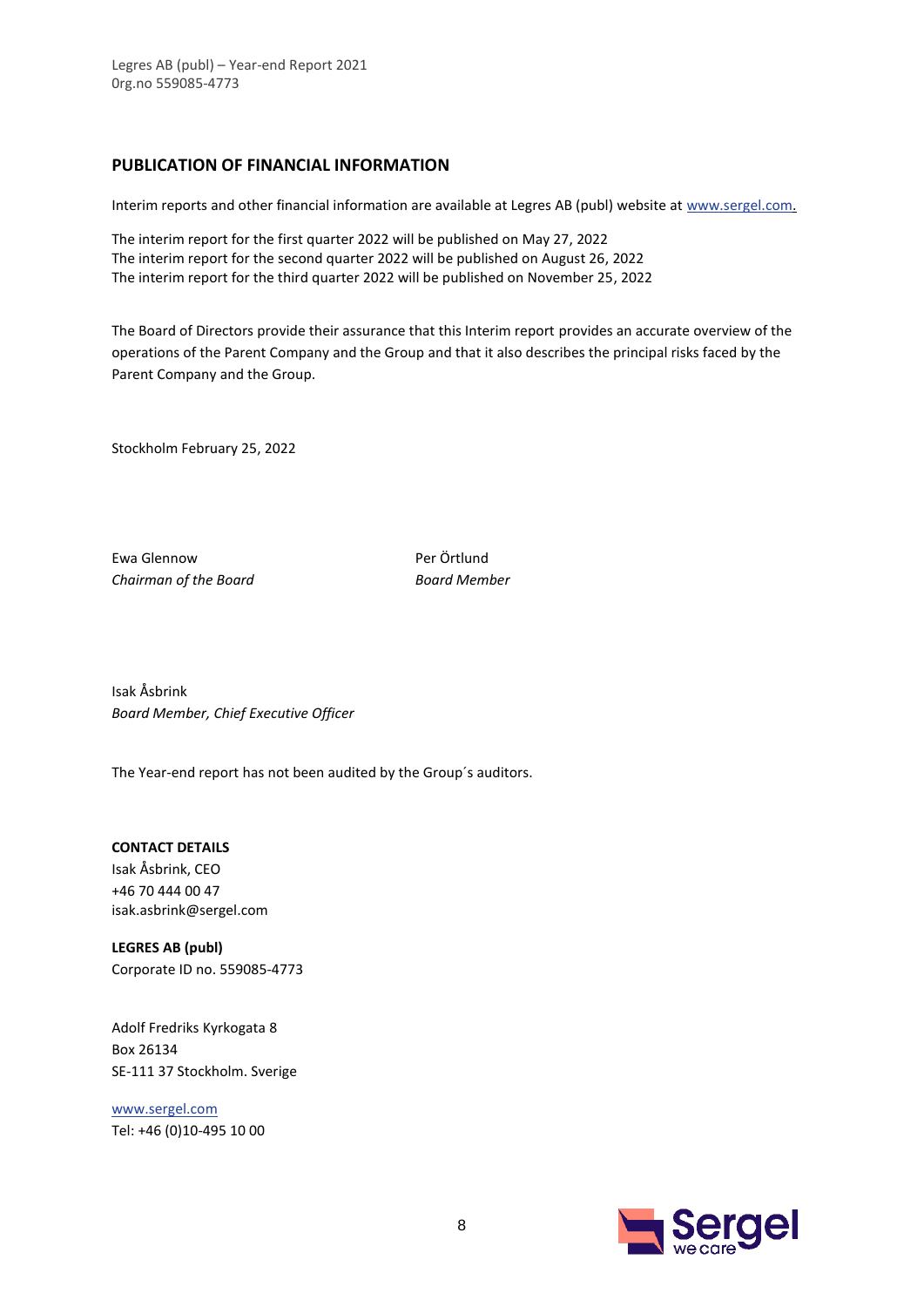# **GROUP FINANCIAL STATEMENTS**

# **GROUP INCOME STATEMENT**

| <b>INCOME STATEMENT</b><br>(SEK million) | <b>Not</b> | <b>OCTOBER-</b><br><b>DECEMBER</b><br>2021 | <b>OCTOBER-</b><br><b>DECEMBER</b><br>2020 | <b>JANUARY-</b><br><b>DECEMBER</b><br>2021 | <b>JANUARY-</b><br><b>DECEMBER</b><br>2020 |
|------------------------------------------|------------|--------------------------------------------|--------------------------------------------|--------------------------------------------|--------------------------------------------|
| Net sales                                | 4          | 189.8                                      | 181.7                                      | 701.3                                      | 728.8                                      |
| <b>Production cost</b>                   |            | $-125.0$                                   | $-114.6$                                   | $-503.9$                                   | $-491.1$                                   |
| <b>Gross result</b>                      |            | 64.8                                       | 67.1                                       | 197.4                                      | 237.7                                      |
| Administrative expenses                  |            | $-40.5$                                    | $-37.2$                                    | $-163.1$                                   | $-159.0$                                   |
| <b>Operating result</b>                  |            | 24.3                                       | 29.9                                       | 34.4                                       | 78.7                                       |
| Financial net                            |            | $-16.7$                                    | $-11.0$                                    | $-64.3$                                    | $-54.0$                                    |
| - whereof Secured Bonds                  |            | $-16.5$                                    | $-9.4$                                     | $-42.9$                                    | $-41.7$                                    |
| - whereof Shareholder loans              |            | $-3.1$                                     | $-3.0$                                     | $-12.5$                                    | $-11.7$                                    |
| - whereof Other                          |            | 2.9                                        |                                            | $-8.9$                                     | $-0.6$                                     |
| <b>Result before tax</b>                 |            | 7.6                                        | 18.9                                       | $-29.9$                                    | 24.7                                       |
| Tax                                      |            |                                            |                                            |                                            |                                            |
| <b>Net result</b>                        |            | $-16.7$                                    | $-5.3$                                     | $-9.2$                                     | $-7.0$                                     |
| Net sales                                |            | $-9.1$                                     | 13.6                                       | $-39.1$                                    | 17.7                                       |

#### **GROUP STATEMENT OF COMPREHENSIVE INCOME**

| <b>COMPREHENSIVE INCOME</b>            | <b>OCTOBER-</b> | OCTOBER-        | JANUARY –       | <b>JANUARY –</b> |
|----------------------------------------|-----------------|-----------------|-----------------|------------------|
| (SEK million)                          | <b>DECEMBER</b> | <b>DECEMBER</b> | <b>DECEMBER</b> | <b>DECEMBER</b>  |
|                                        | 2021            | 2020            | 2021            | 2020             |
| <b>Net Result</b>                      | $-9.1$          | 13.6            | $-39.1$         | 17.7             |
|                                        |                 |                 |                 |                  |
| Items that can be reclassified into    |                 |                 |                 |                  |
| profit and loss                        |                 |                 |                 |                  |
| Currency translation differences       | 3.3             | $-5.7$          | 10.3            | $-15.4$          |
|                                        |                 |                 |                 |                  |
| Items that cannot be reclassified into |                 |                 |                 |                  |
| profit and loss                        |                 |                 |                 |                  |
| Re-evaluation of pensions liability    | $-0.3$          | 4.0             | 6.3             | $-0.3$           |
| Tax effect re-evaluation of pension    |                 |                 |                 |                  |
| liability                              | 0.1             | $-0.8$          | $-1.3$          | 0.1              |
| Total other comprehensive income       | 3.1             | $-2.5$          | 15.1            | -15.6            |
| Comprehensive income for the period    | $-6.0$          | 11.1            | $-23.8$         | 2.1              |

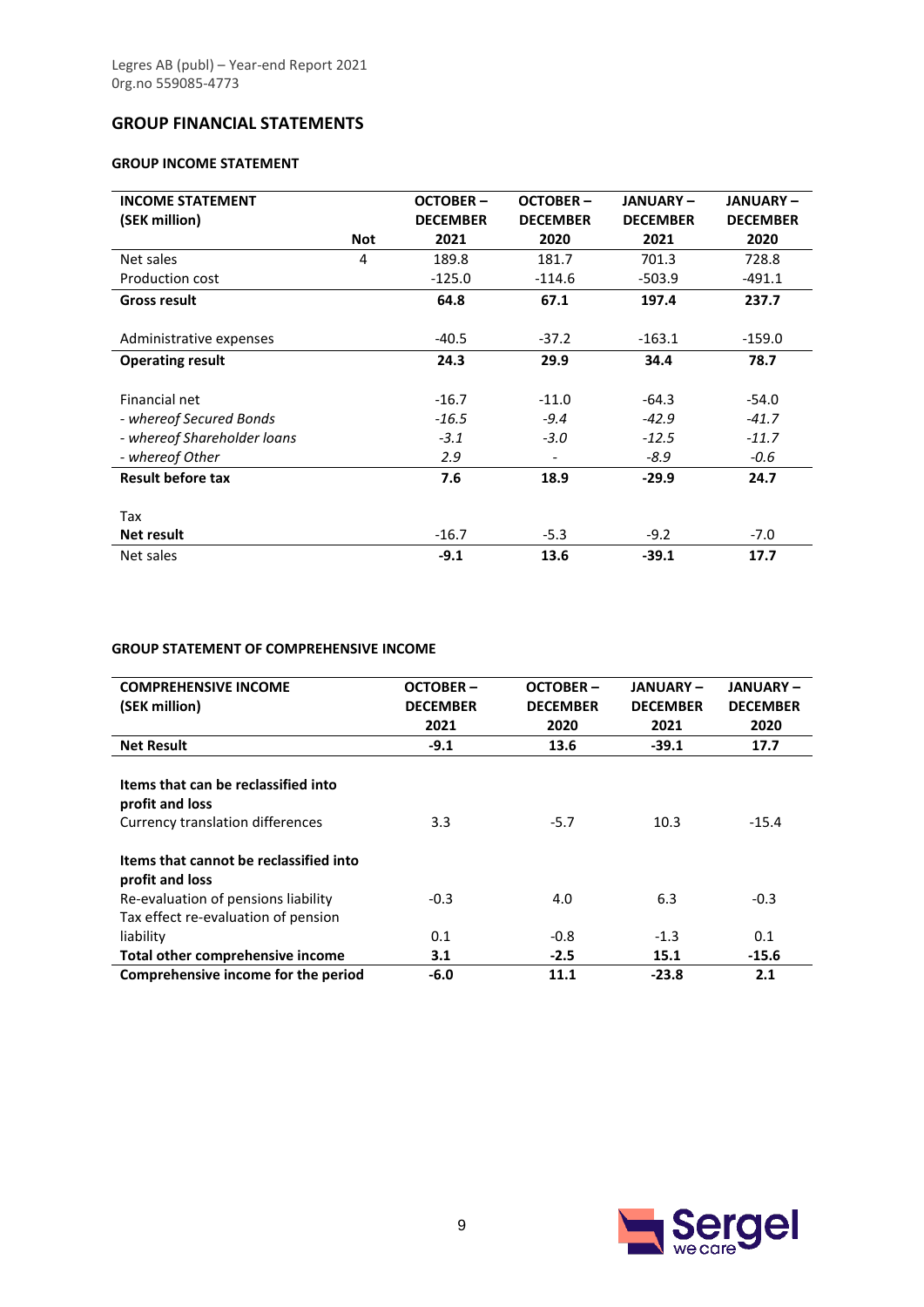# **GROUP BALANCE SHEET**

| <b>BALANCE SHEET</b>                         |                |                |
|----------------------------------------------|----------------|----------------|
| (SEK million)                                |                |                |
|                                              | 31 DEC 2021    | 31 DEC 2020    |
| <b>Assets</b>                                |                |                |
| Non-current assets                           |                |                |
| Goodwill                                     | 302.4          | 302.4          |
| Other intangible assets                      | 340.1          | 341.5          |
| Property. plant and equipment                | 1.8            | 3.1            |
| Right-of-use assets                          | 88.3           | 100.4          |
| Other long-term receivables                  | 4.7            | 5.0            |
| Deferred tax assets                          | 12.1           | 19.3           |
| <b>Sum of Non-current assets</b>             | 749.4          | 771.7          |
| Current assets                               |                |                |
| <b>Accounts Receivable</b>                   | 65.2           | 51.6           |
| Prepaid expenses & Accrued revenues          | 61.1           | 49.1           |
| Other receivables                            | 99.0           | 90.6           |
| Cash & bank                                  | 99.1           | 200.9          |
| <b>Sum of Current assets</b>                 | 324.4          | 392.2          |
| <b>Sum of Total Assets</b>                   | 1073.8         | 1 1 6 3 . 9    |
|                                              |                |                |
|                                              |                |                |
| <b>Equity</b>                                | 62.1           | 60.9           |
| <b>Liabilities</b>                           |                |                |
| <b>Non-current liabilities</b>               |                |                |
| Provisions for pensions                      | 29.8           | 37.8           |
| Long-term interest-bearing liabilities       | $\overline{a}$ | 544.6          |
| Subordinated liabilities                     | 164.7          | 152.2          |
| Long-term lease liabilities                  | 84.2           | 93.7           |
| Deferred tax liabilities                     | 46.7           | 53.6           |
| <b>Sum of Non-current liabilities</b>        | 325.4          | 881.9          |
| <b>Current liabilities</b>                   |                |                |
| Short-term interest-bearing liabilities      | 436.2          |                |
| <b>Current lease liabilities</b>             | 12.7           | 12.4           |
| <b>Accounts Payable</b>                      | 75.6           | 44.6           |
| <b>Current tax liabilities</b>               | 3.9            | $\overline{a}$ |
| Accrued expenses & Deferred revenues         | 50.7           | 64.1           |
| <b>Other liabilities</b>                     | 107.2          | 100.0          |
| <b>Sum of Current liabilities</b>            | 686.3          | 221.1          |
| <b>Total liabilities</b>                     | 1011.7         | 1 103.0        |
| <b>Sum of Total Liabilities &amp; Equity</b> | 1073.8         | 1 1 6 3 . 9    |

# **GROUP STATEMENT OF CHANGES IN EQUITY**

| <b>CHANGES IN EQUITY</b>              |             |                          |
|---------------------------------------|-------------|--------------------------|
| (SEK million)                         |             |                          |
|                                       | 31 DEC 2021 | 31 DEC 2020              |
| Equity at the beginning of the period | 60.9        | 58.8                     |
| Comprehensive income for the period   | $-23.8$     | 2.1                      |
| Shareholder contribution              | 25.0        | $\overline{\phantom{a}}$ |
| Equity at the end of the period       | 62.1        | 60.9                     |

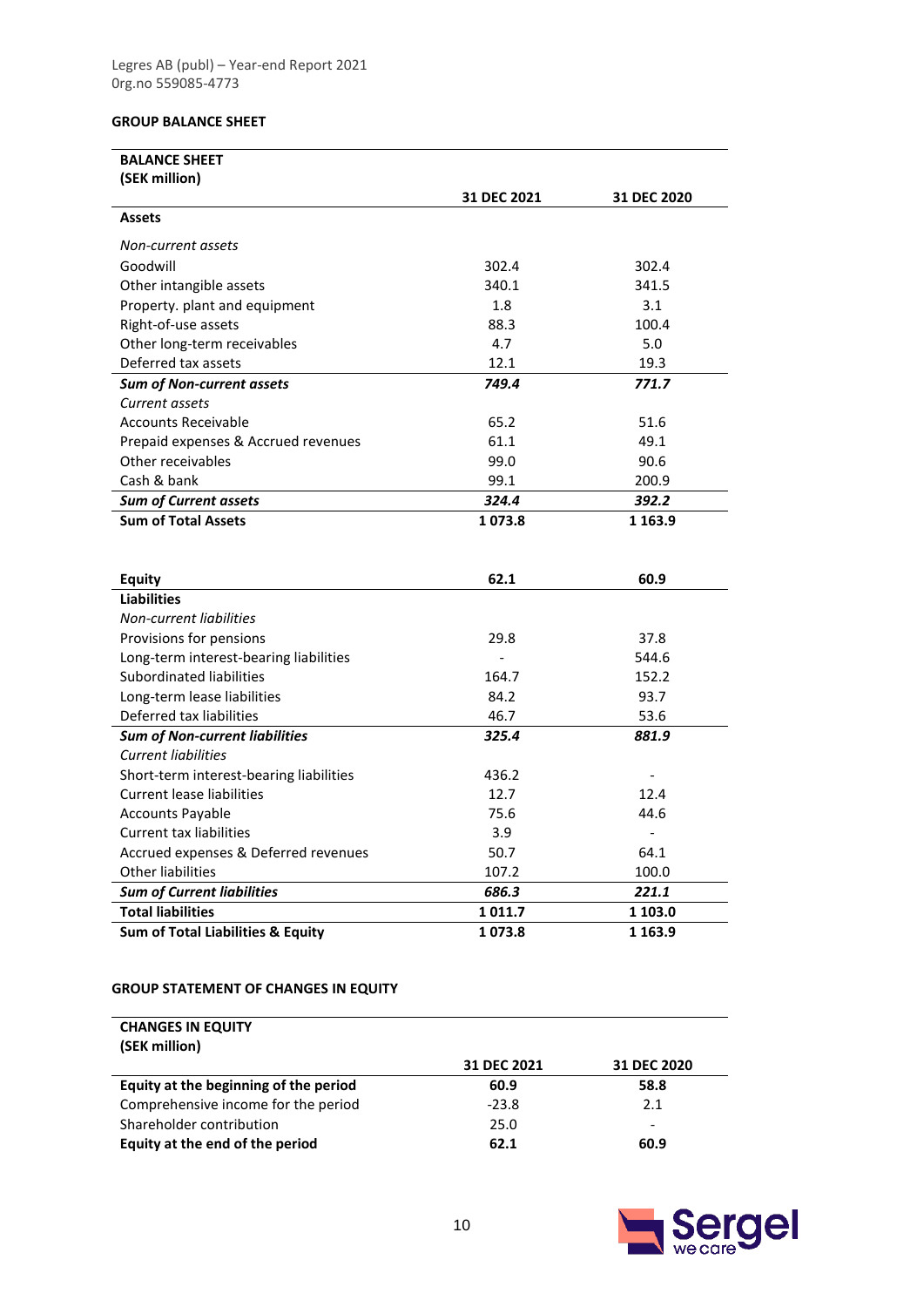# **GROUP CASH FLOW STATEMENT**

| <b>CASH FLOW</b>                                     | <b>OCTOBER-</b> | <b>OCTOBER-</b> | <b>JANUARY-</b> | <b>JANUARY-</b>          |
|------------------------------------------------------|-----------------|-----------------|-----------------|--------------------------|
| (SEK million)                                        | <b>DECEMBER</b> | <b>DECEMBER</b> | <b>DECEMBER</b> | <b>DECEMBER</b>          |
| <b>Operating activities</b>                          | 2021            | 2020            | 2021            | 2020                     |
| Result before tax                                    | 7,7             | 18,9            | $-29,9$         | 24,7                     |
| Adjustments – items not included in the              |                 |                 |                 |                          |
| cash flow                                            | 19,2            | 17,3            | 67,4            | 70,1                     |
| -whereof depreciation and impairment of              | 16,7            | 14,7            | 65,7            | 57,7                     |
| assets                                               |                 |                 |                 |                          |
| -capitalized and accrued interest                    | $-0,3$          | 3,8             | $-0,7$          | 14,9                     |
| -re-evaluation of net pension liabilities            | $-0,5$          | 0,1             | $-1,5$          | 0,6                      |
| -other                                               | 3,3             | $-1,3$          | 3,9             | $-3,1$                   |
| Taxes paid                                           | 9,7             | $-9,5$          | $-5,3$          | $-29,5$                  |
| Cash flow from operating activities before           | 36,6            | 26,7            | 32,3            | 65,3                     |
| change in working capital                            |                 |                 |                 |                          |
| Other operating assets (incr- / decr+)               | $-58,3$         | 29,2            | $-34,2$         | 21,0                     |
| Other operating liabilities (incr- / decr+)          | 34,6            | $-21,0$         | 21,5            | $-8,8$                   |
| Cash flow from operating activities                  | 12,9            | 34,9            | 19,5            | 77,5                     |
| <b>Investing activities</b>                          |                 |                 |                 |                          |
| Acquisition of intangible assets                     | $-7,4$          | $-17,4$         | $-44,9$         | $-42,2$                  |
| Acquisition of tangible assets                       | $-1,8$          |                 | $-3,9$          | $-6,4$                   |
| Changes in financial assets                          | 0,1             |                 | 0,3             | $\overline{\phantom{a}}$ |
| Cash flow from investing activities                  | $-9,1$          | $-17,4$         | $-48,5$         | -48,6                    |
|                                                      |                 |                 |                 |                          |
| <b>Financing activities</b>                          |                 |                 |                 |                          |
| Shareholder contribution                             |                 |                 | 25.0            |                          |
| Other borrowings                                     | 8.2             |                 | 16.7            | 6.3                      |
| Repayment of other loans                             | $-3.2$          | $-0.2$          | $-118.7$        | $-12.8$                  |
| <b>Cash flow from Financing activities</b>           | 5.0             | $-0.2$          | $-77.0$         | $-6.5$                   |
| Cash flow for the period                             |                 |                 |                 |                          |
|                                                      | 8.8             | 17.3            | $-106.0$        | 22.4                     |
| Cash and cash equivalents at the                     | 89.5            | 187.7           |                 | 186.6                    |
| beginning of the period<br>Exchange rate differences | 0.8             | $-4.1$          | 200.9<br>4.2    | $-8.1$                   |
| Cash and cash equivalents at the end of              |                 |                 |                 |                          |
| the period                                           | 99.1            | 200.9           | 99.1            | 200.9                    |

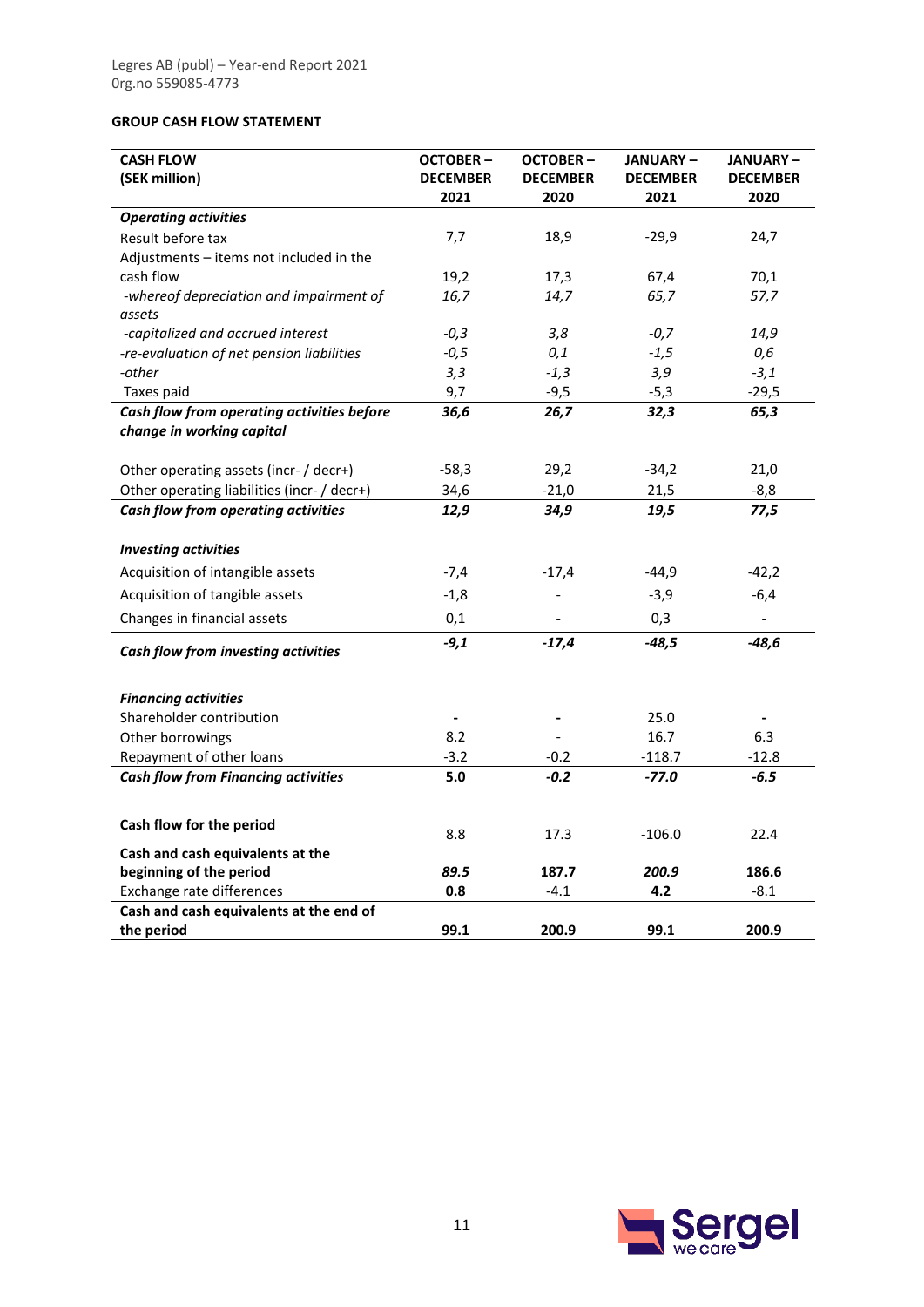# **PARENT COMPANY FINANCIAL STATEMENTS**

#### **PARENT COMPANY INCOME STATEMENT**

| <b>INCOME STATEMENT</b><br>(SEK million) | <b>OCTOBER-</b><br><b>DECEMBER</b> | <b>OCTOBER-</b><br><b>DECEMBER</b> | <b>JANUARY-</b><br><b>DECEMBER</b> | <b>JANUARY-</b><br><b>DECEMBER</b> |
|------------------------------------------|------------------------------------|------------------------------------|------------------------------------|------------------------------------|
|                                          | 2021                               | 2020                               | 2021                               | 2020                               |
| Net sales                                | 12.7                               | 19.2                               | 68.9                               | 80.2                               |
| Production cost                          |                                    |                                    |                                    |                                    |
| <b>Gross result</b>                      | 12.7                               | 19.2                               | 68.9                               | 80.2                               |
|                                          |                                    |                                    |                                    |                                    |
| Administrative expenses                  | $-11.1$                            | $-15.5$                            | $-57.7$                            | $-56.1$                            |
| Depreciation                             | $-3.7$                             | $-2.1$                             | $-14.9$                            | $-7.1$                             |
| <b>Operating result</b>                  | $-2.1$                             | 1.6                                | $-3.7$                             | 17.0                               |
| Financial net                            | $-10.0$                            | 2.5                                | $-54.4$                            | $-36.6$                            |
| - whereof Secured bonds                  | $-9.8$                             | $-10.9$                            | $-41.4$                            | $-39.7$                            |
| - whereof Shareholder Joans              | $-3.1$                             | $-3.0$                             | $-12.5$                            | $-11.7$                            |
| - whereof Dividends                      | 5.5                                | 12.8                               | 5.5                                | 12.8                               |
| <b>Result before tax</b>                 | $-12.1$                            | 4.1                                | $-58.1$                            | $-19.6$                            |
| Appropriations                           | 11.1                               | 30.7                               | 11.1                               | 30.7                               |
| Tax                                      | $-14.1$                            | $-8.2$                             | -4.6                               | $-3.1$                             |
| <b>Net result</b>                        | $-15.1$                            | 26.6                               | $-51.6$                            | 8.0                                |

#### **PARENT COMPANY STATEMENT OF COMPREHENSIVE INCOME**

| <b>COMPREHENSIVE INCOME</b><br>(SEK million) | $OCTOBER -$<br><b>DECEMBER</b><br>2021 | $OCTOBER -$<br><b>DECEMBER</b><br>2020 | <b>JANUARY –</b><br><b>DECEMBER</b><br>2021 | <b>JANUARY –</b><br><b>DECEMBER</b><br>2020 |
|----------------------------------------------|----------------------------------------|----------------------------------------|---------------------------------------------|---------------------------------------------|
| Net Result                                   | $-15.1$                                | 26.6                                   | $-51.6$                                     | 8.0                                         |
| Comprehensive income for the<br>period       | $-15.1$                                | 26.6                                   | $-51.6$                                     | 8.0                                         |

For the parent company. the fourth quarter resulted in a loss after tax of SEK -15,1 million. which can be compared with SEK 26.6 million for the same quarter in 2020. In total. the parent company received dividends of SEK 5.5 million (12.8) and group contributions of SEK 11.1 million (30.7) during the fourth quarter. The parent company does not conduct its own operations. the income consists mainly of dividends and any group contributions.

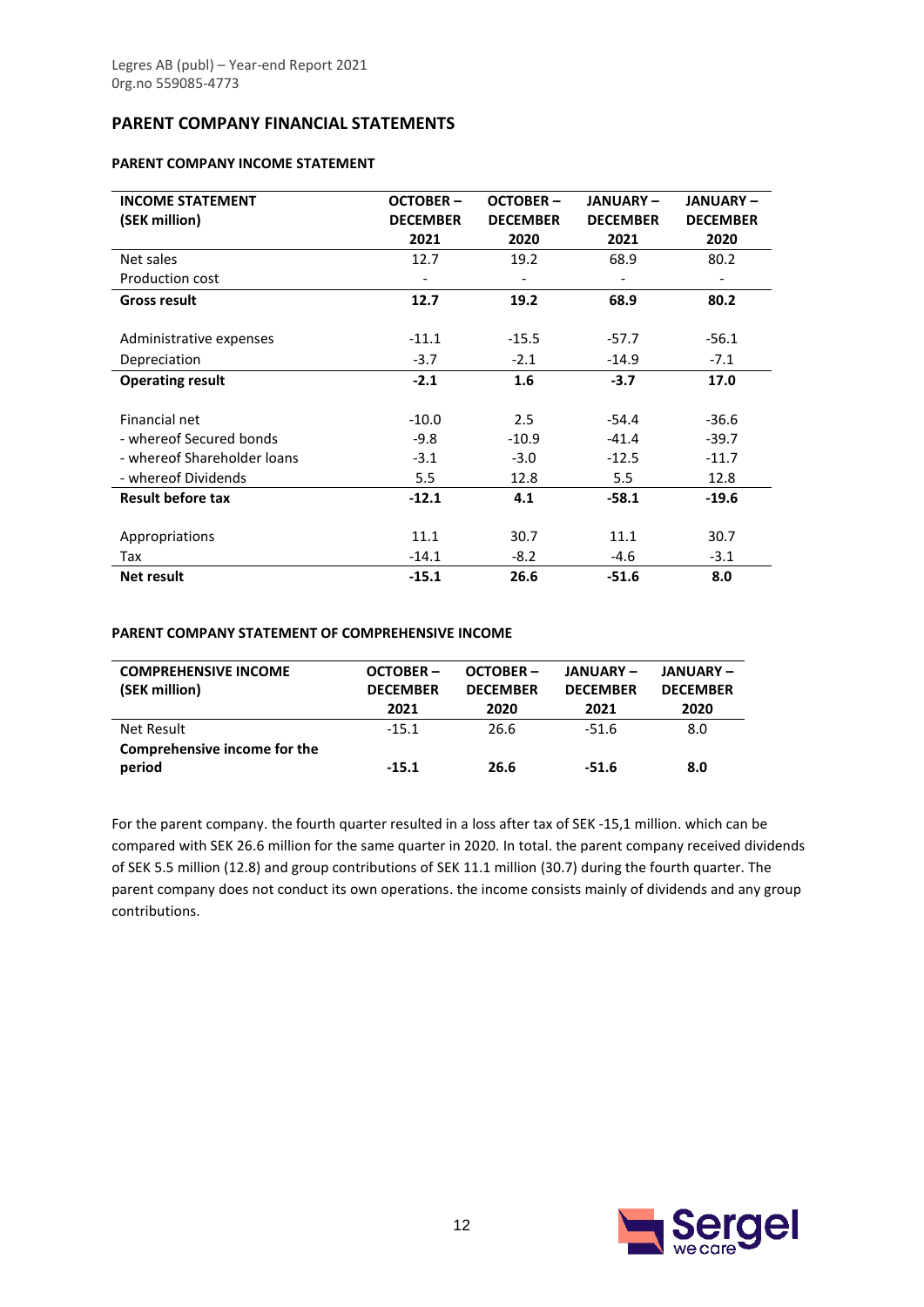# **PARENT COMPANY BALANCE SHEET**

| <b>BALANCE SHEET</b>                         |             |             |
|----------------------------------------------|-------------|-------------|
| (SEK million)                                |             |             |
|                                              | 31 DEC 2021 | 31 DEC 2020 |
| <b>Assets</b>                                |             |             |
| Non-current assets                           |             |             |
| Intangible assets                            | 123.1       | 95.6        |
| Shares in subsidiaries                       | 684.1       | 684.1       |
| Deferred tax assets                          | 6.4         | 11.0        |
| <b>Sum of Non-current assets</b>             | 813.6       | 790.7       |
| Current assets                               |             |             |
| Prepaid expenses & Accrued revenues          | 0.2         | 0.3         |
| Other receivables                            | 161.4       | 127.4       |
| Cash & bank                                  | 3.7         | 0.7         |
| <b>Sum of Current assets</b>                 | 165.3       | 128.4       |
| <b>Sum of Total Assets</b>                   | 978.9       | 919.1       |
|                                              |             |             |
|                                              |             |             |
| <b>Equity</b>                                | 42.6        | 69.2        |
| <b>Liabilities</b>                           |             |             |
| <b>Non-current liabilities</b>               |             |             |
| Long-term interest-bearing liabilities       |             | 544.6       |
| Subordinated liabilities                     | 289.8       | 235.6       |
| <b>Sum of Non-current liabilities</b>        | 289.8       | 780.2       |
| <b>Current liabilities</b>                   |             |             |
| Short-term interest-bearing liabilities      | 436.2       |             |
| Accrued expenses & deferred revenues         | 15.6        | 14.8        |
| Other liabilities                            | 194.7       | 54.9        |
| <b>Sum of Current liabilities</b>            | 646.5       | 69.7        |
| <b>Total liabilities</b>                     | 936.3       | 849.9       |
| <b>Sum of Total Liabilities &amp; Equity</b> | 978.9       | 919.1       |

# **PARENT COMPANY STATEMENT OF CHANGES IN EQUITY**

| <b>CHANGES IN EQUITY</b><br>(SEK million) |             |             |
|-------------------------------------------|-------------|-------------|
|                                           | 31 DEC 2021 | 31 DEC 2020 |
| Equity at the beginning of the period     | 69.2        | 61.2        |
| Comprehensive income for the period       | $-51.6$     | 8.0         |
| Shareholder contribution                  | 25.0        | -           |
| Equity at the end of the period           | 42.6        | 69.2        |

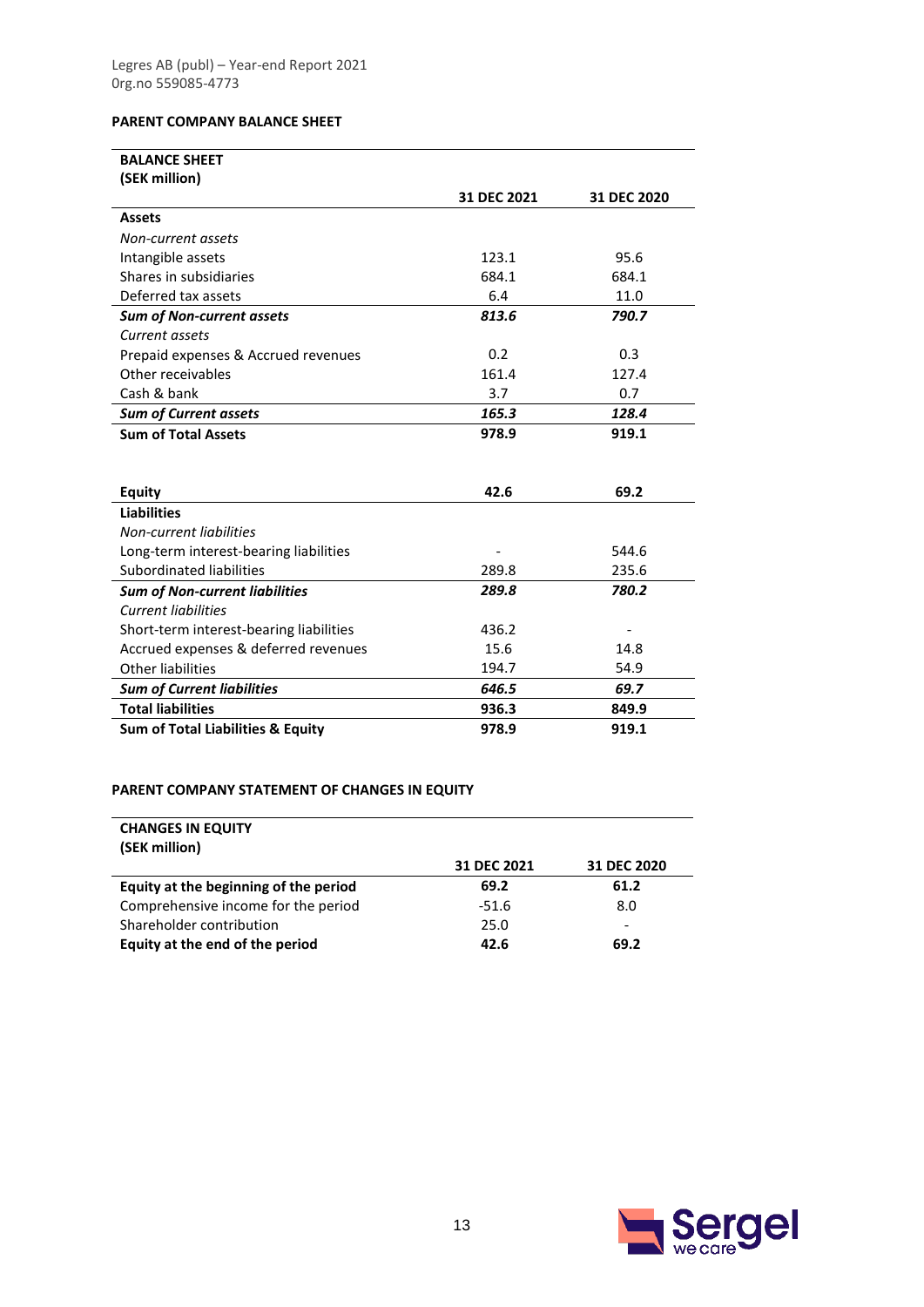# **NOTE 1 GENERAL INFORMATION**

Legres AB (publ) is a Swedish public limited liability company operating under the laws of Sweden with corporate ID no. 559085-4773. The registered office of the company is Box 26134. 100 41 Stockholm and the company's headquarters is located at Adolf Fredriks Kyrkogata 8. 111 37 Stockholm with telephone number 010-495 10 00.

The objective of the company is to serve as parent company for a group of companies delivering services within the areas of credit scoring. accounts receivable. debt collections and payment- and message services in Sweden and abroad.

Legres AB (Publ) is a fully owned subsidiary of Legres Holding AB. corporate ID no. 559093-6596. located in Stockholm. Legres Holding AB is in turn a fully owned subsidiary of Zostera AB (renamed from Marginalen Group AB). corporate ID no. 556587-0242. also located in Stockholm.

# **NOTE 2 ACCOUNTING PRINCIPLES**

This interim report has been prepared in accordance with the Annual Accounts Act and IAS 34 Interim Financial Reporting for the Group and in accordance with Chapter 9 of the Annual Accounts Act for the Parent Company. The Group applies IFRS as adopted by the EU. The parent company applies RFR 2 Accounting for legal entities.

The group applies the same accounting principles as stated in the annual report for 2020.

# **NOTE 3 RISKS**

The group annual report describes the risks per 31 December 2020 and contains sensitivity analyses. It is the view of the group that the risks have not changed in any material way during 2021.

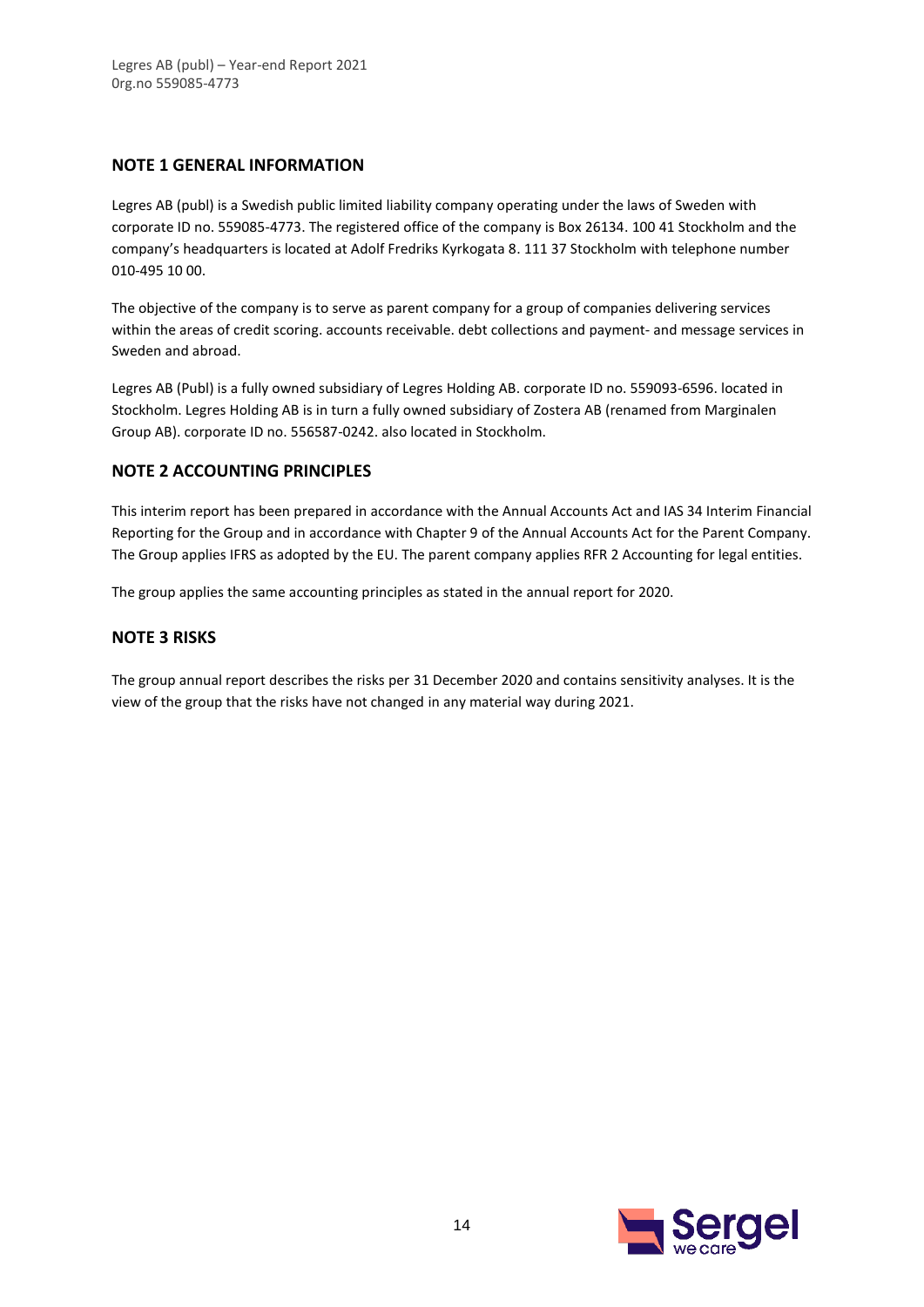# **NOTE 4 SEGMENT INFORMATION**

#### **GROUP SEGMENT INFORMATION IN SUMMARY**

| NET SALES FROM EXTERNAL CLIENTS BY<br><b>REGION</b><br>(SEK million) | <b>OKTOBER-</b><br><b>DECEMBER</b> | <b>OKTOBER-</b><br><b>DECEMBER</b> | <b>JANUARI-</b><br><b>DECEMBER</b> | <b>JANUARI-</b><br><b>DECEMBER</b> |
|----------------------------------------------------------------------|------------------------------------|------------------------------------|------------------------------------|------------------------------------|
|                                                                      | 2021                               | 2020                               | 2021                               | 2020                               |
| Sweden                                                               | 120.2                              | 95.8                               | 439.0                              | 393.6                              |
| Norway                                                               | 19.4                               | 32.5                               | 89.2                               | 133.3                              |
| Finland                                                              | 36.4                               | 34.2                               | 114.4                              | 134.2                              |
| Denmark                                                              | 13.8                               | 19.2                               | 58.7                               | 67.7                               |
| <b>Total Net Sales from external clients by</b>                      | 189.8                              | 181.7                              | 701.3                              | 728.8                              |
| region                                                               |                                    |                                    |                                    |                                    |

| NET SALES DIVIDED BY SERVICE<br>(SEK million) | <b>OKTOBER-</b><br><b>DECEMBER</b><br>2021 | <b>OKTOBER-</b><br><b>DECEMBER</b><br>2020 | <b>JANUARI-</b><br><b>DECEMBER</b><br>2021 | <b>JANUARI-</b><br><b>DECEMBER</b><br>2020 |
|-----------------------------------------------|--------------------------------------------|--------------------------------------------|--------------------------------------------|--------------------------------------------|
| Debt Collection                               | 120.8                                      | 127.1                                      | 466.9                                      | 468.0                                      |
| Payment- and message services                 | 55.1                                       | 34.6                                       | 175.9                                      | 112.5                                      |
| Accounts Receivable                           | 3.0                                        | 7.1                                        | 13.1                                       | 98.8                                       |
| <b>Credit Decision</b>                        | 10.9                                       | 12.9                                       | 45.4                                       | 49.5                                       |
| <b>Total Net Sales</b>                        | 189.8                                      | 181.7                                      | 701.3                                      | 728.8                                      |

All revenue is recognized at a specific point in time.

| <b>OPERATING RESULT</b>      | <b>OCTOBER-</b> | <b>OCTOBER-</b> | <b>JANUARY-</b> | <b>JANUARY-</b> |
|------------------------------|-----------------|-----------------|-----------------|-----------------|
| (SEK million)                | <b>DECEMBER</b> | <b>DECEMBER</b> | <b>DECEMBER</b> | <b>DECEMBER</b> |
|                              | 2021            | 2020            | 2021            | 2020            |
| Sweden                       | 9.5             | 11.6            | 14.3            | 31.6            |
| Norway                       | 10.2            | 9.3             | 21.1            | 32.8            |
| Finland                      | 11.3            | 8.3             | 17.4            | 30.3            |
| Denmark                      | 2.4             | 6.0             | 12.7            | 11.7            |
| Group items and eliminations | $-9.1$          | $-5.3$          | $-31.1$         | $-27.7$         |
| Operating result per region  | 24.3            | 29.9            | 34.4            | 78.7            |
| Financial net                | $-16.7$         | $-11.0$         | $-64.3$         | $-54.0$         |
| Tax                          | $-16.7$         | $-5.3$          | $-9.2$          | $-7.0$          |
| <b>Net Result</b>            | $-9.1$          | 13.6            | $-39.1$         | 17.7            |

# **NOTE 5 RELATED PARTY TRANSACTIONS**

Legres AB (publ) has received Shareholder Loan from Legres Holding AB which as of the balance sheet date amounts to SEK 164.7 million. The loan was obtained to finance the acquisition of the Sergel Companies. The interest on the subordinated loan is set to 8.00 % and is capitalized until full redemption of the Bonds.

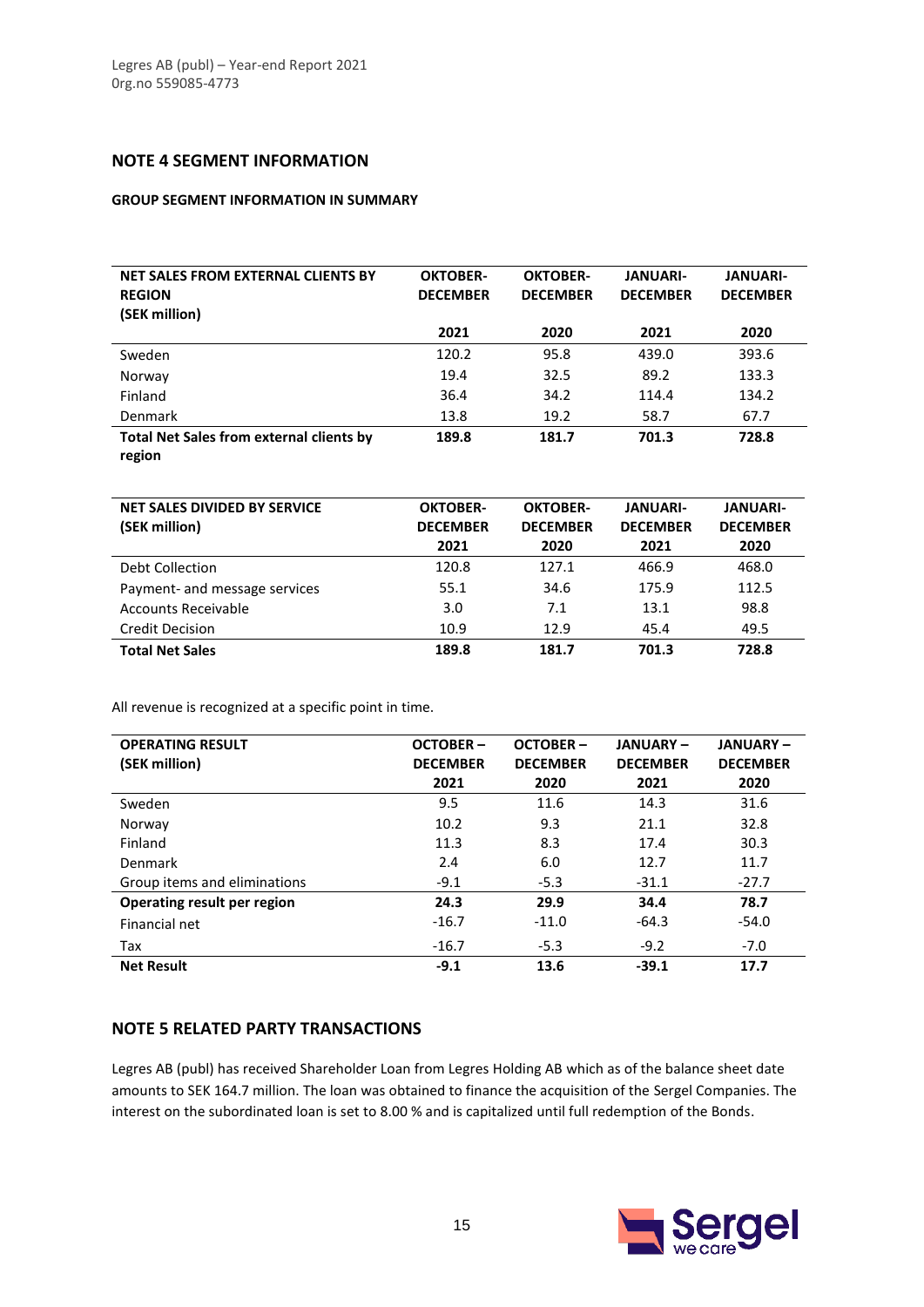# **NOTE 6 CLASSIFICATION OF FINANCIAL ASSETS AND LIABILITIES**

**IFRS 9**

| <b>Classification</b>                   | <b>Fair value</b> | Amortized    | <b>Fair value</b> | Total |
|-----------------------------------------|-------------------|--------------|-------------------|-------|
| (SEK million)                           | via P&L           | cost via P&L | via OCI           |       |
| 2021-12-31                              |                   |              |                   |       |
| <b>Financial assets</b>                 |                   |              |                   |       |
| Other long-term receivables             |                   | 4.7          |                   | 4.7   |
| Accounts Receivable                     |                   | 65.2         |                   | 65.2  |
| Prepaid expenses & accrued revenues     |                   | 99.0         |                   | 99.0  |
| Other receivables                       |                   | 99.1         |                   | 99.1  |
| Cash & bank                             |                   | 61.1         |                   | 61.1  |
| Total                                   |                   | 329.1        |                   | 329.1 |
| <b>Financial liabilities</b>            |                   |              |                   |       |
| Short-term interest-bearing liabilities |                   | 436.2        |                   | 436.2 |
| Subordinated debt                       |                   | 164.7        |                   | 164.7 |
| Lease liabilities                       |                   | 84.2         |                   | 84.2  |
| <b>Accounts Payable</b>                 |                   | 75.6         |                   | 75.6  |
| Accrued expenses & deferred revenues    |                   | 107.2        |                   | 107.2 |
| Other current liabilities               |                   | 50.7         |                   | 50.7  |
| Total                                   |                   | 918.6        |                   | 918.6 |

#### **IFRS 9**

| <b>Classification</b>                  | <b>Fair value</b> | Amortized    | <b>Fair value</b> | Total  |
|----------------------------------------|-------------------|--------------|-------------------|--------|
| (SEK million)                          | via P&L           | cost via P&L | via OCI           |        |
| 2020-12-31                             |                   |              |                   |        |
| <b>Financial assets</b>                |                   |              |                   |        |
| Other long-term receivables            |                   | 5.0          |                   | 5.0    |
| Accounts Receivable                    |                   | 51.6         |                   | 51.6   |
| Prepaid expenses & accrued revenues    |                   | 49.1         |                   | 49.1   |
| Other receivables                      |                   | 90.6         |                   | 90.6   |
| Cash & bank                            |                   | 200.9        |                   | 200.9  |
| <b>Total</b>                           |                   | 397.2        |                   | 397.2  |
| <b>Financial liabilities</b>           |                   |              |                   |        |
| Long-term interest-bearing liabilities |                   | 544.6        |                   | 544.6  |
| Subordinated debt                      |                   | 152.2        |                   | 152.2  |
| Lease liabilities                      |                   | 106.1        |                   | 106.1  |
| <b>Accounts Payable</b>                |                   | 44.6         |                   | 44.6   |
| Accrued expenses & deferred revenues   |                   | 64.1         |                   | 64.1   |
| Other current liabilities              |                   | 100.0        |                   | 100.0  |
| Total                                  |                   | 1011.6       |                   | 1011.6 |